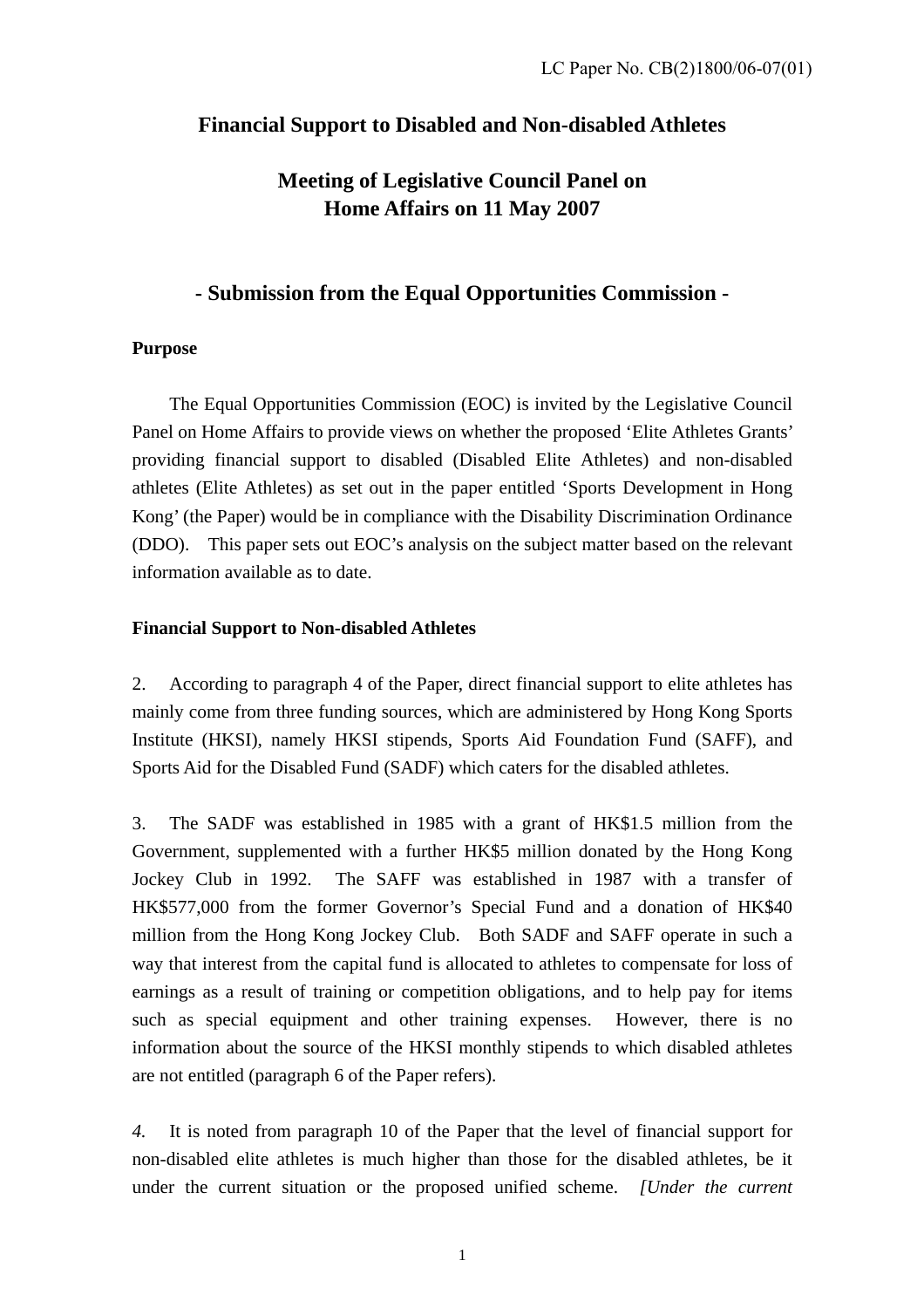*situation, Elite A non-disabled athletes have a maximum of \$17,500 per month, whilst Elite A disabled athletes have an average of \$4,100 per month. Under the proposed Unified Scheme, Elite A non-disabled athletes' financial support ranges from \$21,250 to \$32,500 per month whereas the average monthly support for Elite A disabled athletes is \$5,400.]* 

*5.* In addition, Annex C of the Paper shows the breakdown of the HKSI Scholarship and Non-HKSI Scholarship disbursed to *(non-disabled)* Elite Athletes. However, there is no similar provision for Disabled Elite Athletes. It is noted that subsistence grant has been provided to Disabled Elite Athletes via the Hong Kong Paralympians Fund which is under the auspices of the Social Welfare Department. However, there is no information as to whether such grant is meant to be a substitute for as the scholarships mentioned above.

#### **Considerations**

*6.* As spelt out in paragraph 6 of the Paper, disabled Elite Athletes are not eligible for monthly stipends. In addition, the respective amounts of capital fund for SAFF (presumably provided for non-disabled Elite Athletes) and SADF (provided for disabled Elite Athletes) are substantially different, which would significantly affect the amount of earned interest available for supporting non-disabled and disabled Elite Athletes respectively. As a result the level of financial support provided for non-disabled Elite Athletes is much higher than those for disabled Elite Athletes. Paragraph 5 of the Paper also does not clearly spell out the source of funding for the HKSI monthly stipends. As indicated in paragraph 8 of the Paper, direct financial support to athletes is to be improved by the injection of additional recurrent funding of the Government.

*7.* In considering whether the proposed Elite Athletes Grants set out in the Paper complies with the DDO, the following information is relevant and essential:

- (i) The rationale and justifications why Disabled Elite Athletes are not entitled to the HKSI monthly stipends.
- (ii) Whether it is the Government or HKSI to determine the eligibility for the monthly stipends.
- (iii) It is noted that there is substantial difference in the level of assistance and support between non-disabled Elite Athletes and Disabled Elite Athletes funded under the SAFF and SADF respectively. Has the HKSI or the Government given thoughts to the possibilities of equalizing the grant under SAFF and SADF?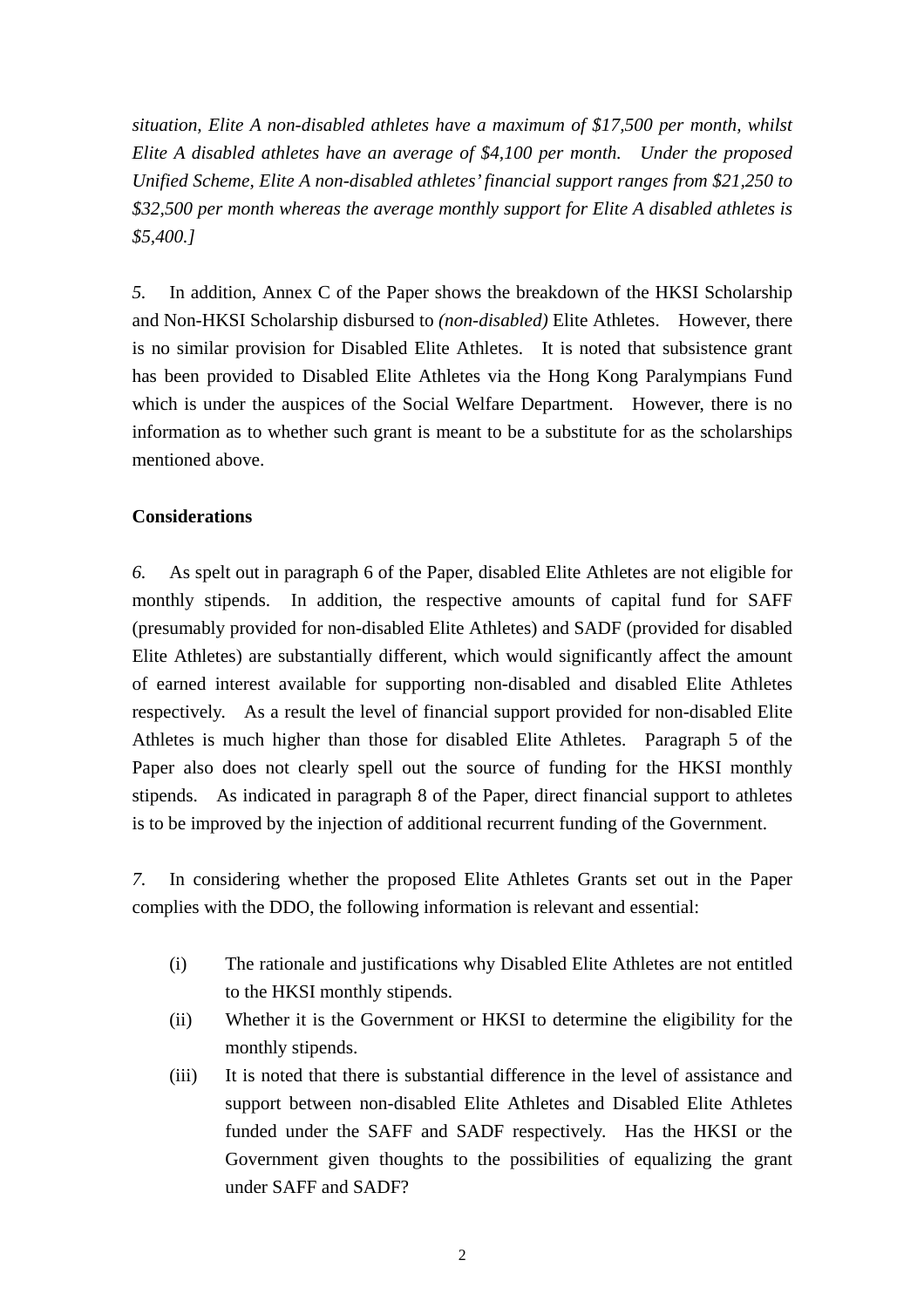(iv) The nature, funding source(s), eligibility and detailed operation of HKSI Scholarship and non-HKSI Scholarship, and whether they are open to Disabled Elite Athletes. If the scholarships are restricted to non-disabled Elite Athletes, whether there is similar provision for Disabled Elite Athletes and the rationale and justifications if the answer is not affirmative.

#### **EOC's Views**

8. The Government, through the HKSI, has assumed the functions of generally assisting elite athletes, both disabled and non-disabled. In doing so, the Government and the HKSI must not engage in disability discrimination.

9. On the material presently available, the Government and the HKSI clearly apply a distinction, and maintain differential treatment, between non-disabled Elite Athletes and Disabled Elite Athletes. The application of the DDO to the differential treatment between Elite Athletes and Elite Disabled Athletes hinges on whether it can be said that the relevant circumstances of the Elite Athletes are the same and similar to Elite Disabled Athletes. There are clearly differences between them, but there are also similarities. By way of illustration, factors of differences and similarities may include the following (and there may be other relevant factors):

| <b>Differences</b>                                | Similarities         |
|---------------------------------------------------|----------------------|
| Format of competition                             | Sporting spirit      |
| Number of participants                            | Personal dedication  |
| General popularity as reflected in Training needs |                      |
| commercial value in event endorsement,            |                      |
| audience size, prize money etc.                   |                      |
|                                                   | Honour for Hong Kong |

10. Depending on the purposes of the Elite Athletes Grants, it is open for argument that the differential treatment is inequitable and discriminatory for Disabled Elite Athletes. If the purpose of the Elite Athletes Grants (including the monthly stipends) is to assist and enable non-disabled Elite Athletes to dedicate themselves to training, then the same circumstance also exist for Disabled Elite Athlete. For this purpose, there should be no difference in treatment between non-disabled Elite Athletes and Disabled Elite Athletes.

11. On the other hand, there are differences between the sports engaged in by the non-disabled Elite Athletes (13 elite sports) and the Disabled Elite Athletes (13 elite disabled sports). These differences are competition format, number of competitors,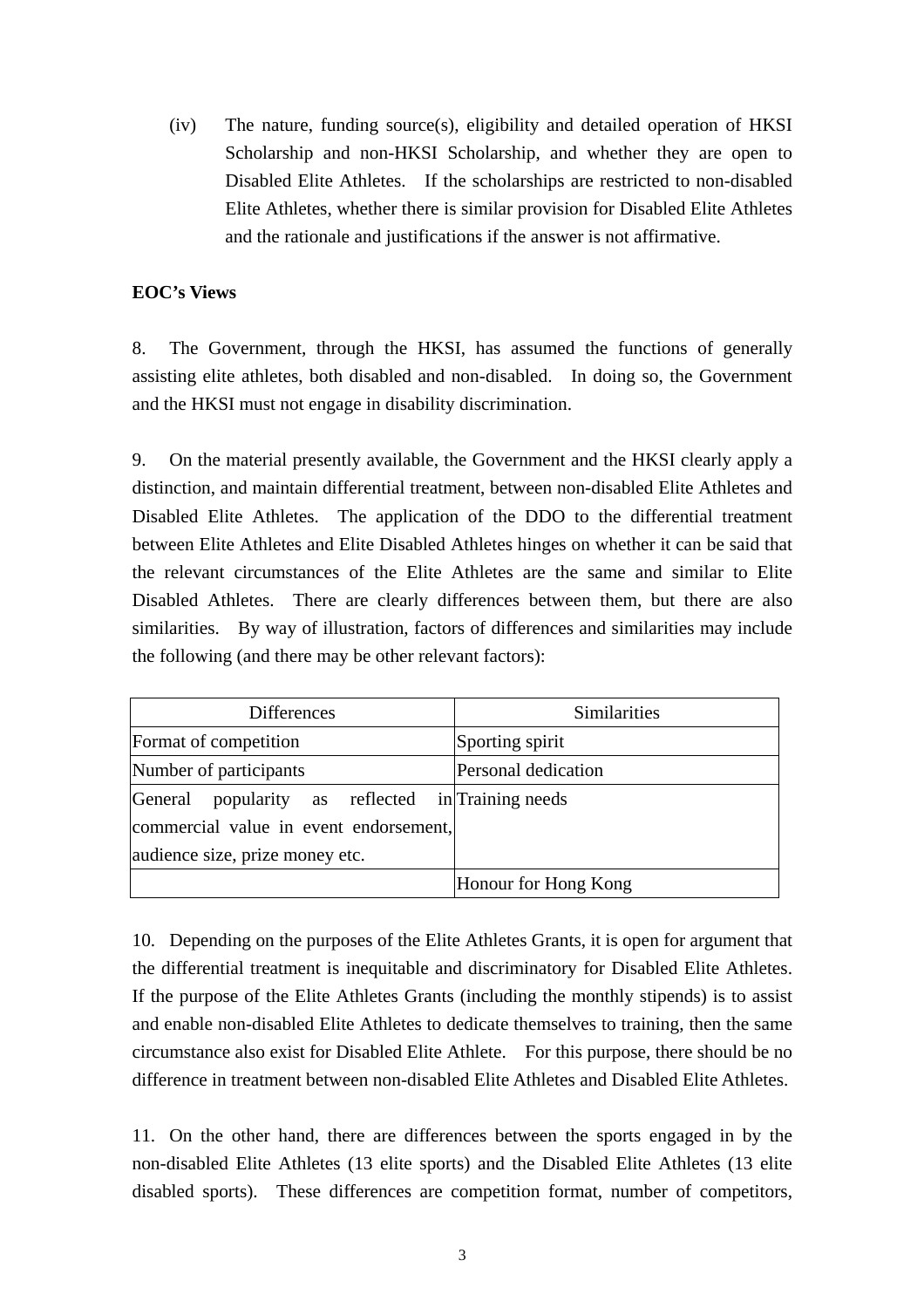general popularity and commercial values. The argument in favor of differential treatment would be that the non-disabled Elite Athletes and the Disabled Elite Athletes are engaging in different sporting events. The elite sports are strictly speaking open to people with and without disabilities. People with disabilities can become Elite Athletes if they do well enough. In short, the differential treatment is not on the ground of disability, but on the ground of different sporting events. On this analysis, there is no disability discrimination.

12. However, even though they do engage in different sporting events, the fact remains that Disabled Elite Athletes will always be people with disabilities, whereas non-disabled Elite Athletes are most likely to be people without major disabilities. It is because of their disabilities that Disabled Elite Athletes have to take part in different sporting events especially designed for them. It is a form of separate treatment aimed to give people with disabilities the experience of sporting excellence that is as far as possible equal to the experience for people without disabilities. The underlying principle is substantial equality. Where people with disabilities cannot take part in an activity because of their disabilities, there should be separate treatment for them to enable them to effectively have the same experience as far as possible. It is the same principle that requires a ramp to be built for wheelchair users as an alternative to staircases.

13. So even though Disabled Elite Athletes take part in separate sporting events from non-disabled Elite Athletes, the aim is to give them as far as possible effectively the same experience of sporting excellence. If the financial assistance for Disabled Elite Athletes is disproportionately less than the assistance for non-disabled Elite Athletes, Disabled Elite Athletes are not having effectively the same experience of participation as competitive sportsmen. On the material presently available, the difference in financial assistance is very significant and it can be reasonably questioned that Disabled Elite Athletes are not being given effectively the same experience; and no explanation is given as to why it is not possible to do so.

14. Nevertheless, there is no case law in Hong Kong which indicates how the DDO would actually be applied by the Courts to the present differential treatment between non-disabled Elite Athletes and Disabled Elite Athletes. Furthermore, there are gaps in the relevant information available, as outline above in paragraph 7. It therefore cannot be firmly asserted that the present differential treatment is in contravention of the DDO.

15. The case of Shepherd v. United States Olympic Committee and Hollonbeck and others v. United States Olympic Committee is instructive. There is a judgment in this